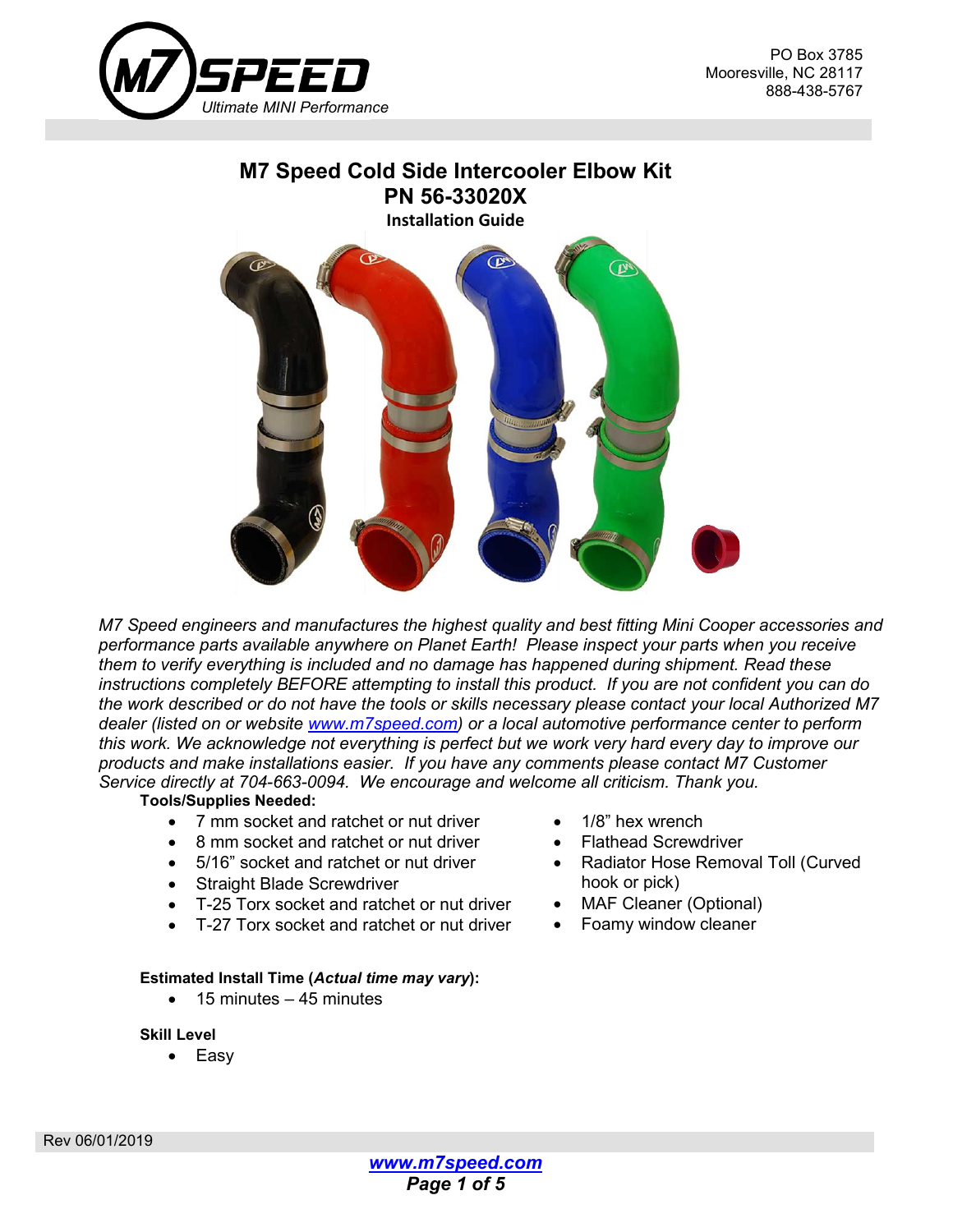

#### **Parts List**

| QTY | M7 Part # | <b>DESCRIPTION</b>                 |
|-----|-----------|------------------------------------|
|     | 96-1189   | Gen 2 Cold Side Silicone Elbow     |
|     | 96-1158   | Gen 2 Throttle Body Silicone Elbow |
|     | 96-1190   | Connector tube 2.5 OD x 4" Long    |
|     | 95-4056   | #36 Lined Worm Drive Clamp         |
| 2   | 95-4058   | #40 Lined Worm Drive Clamp         |
|     | 95-4060   | #44 Lined Worm Drive Clamp         |
|     | 97-1042   | <b>Red Plastic Plug</b>            |



# **CAUTION-**

**FOR YOUR SAFETY INSTALL THIS PRODUCT ONLY WHEN THE ENGINE IS COLD. THIS WILL PREVENT BURNING YOURSELF AND PREVENT ANY DAMAGE TO THE DELICATE PLASTIC PARTS YOU WILL BE WORKING WITH.**

# **Remove the airbox assembly.**

If your MINI is equipped with an aftermarket intake kit (not OE part) referrer to the manufacturer's instructions for proper removal and installation of that product.

# **Factory Air Box Removal**

- 1. Disconnect the battery.
- 2. Disconnect MAF sensor electrical connector: See Figure #1
	- a. The MAF plug is located on the intake hose. Push down on the small tab on the harness side and gently pull the plug out. Do not pry or damage will occur.
- 3. Loosen the hose clamp connecting the MAF housing to the turbo inlet hose. Figure #2
- 4. Remove the (2) T-27 screws connecting the MAF housing to the factory intake box. Figure #1
- 5. Mark the MAF sensor so it is reinstalled in the correct flow direction.
- 6. Remove the MAF housing from the factory air box and inlet pipe. Set the MAF housing aside in a safe place. The sensor is delicate.
- 7. (Optional) While your MAF sensor is removed and easily accessible, now is a good time to perform some needed maintenance and clean your MAF sensor. This is easily done using a specially formulated MAF spray cleaner you can buy at any local Autoparts store.
- 8. Remove the (3) T-25 screws holding the factory intake box cover to the factory base. Figure #3
- 9. Remove the air box cover and the factory air cleaner element.
- 10. Fully loosen (1) T-25 screw on the RS (passenger side) of the air box that connects the air box base to the engine intake manifold.
- 11. Pull the air box base straight up to disconnect it from the engine. It will take some effort to disengage the base from the interference fit rubber grommets but do not pry on it. **CAUTION:** The intake manifold is plastic and it will break if too much force is applied. Human force is sufficient. Once the base is free, rotate it approximately 1/8 to 1/4 turn towards the rear of the car while at the same time pulling it apart from the factory fresh air hose. If the three grommets come free from the intake manifold reinstall them now.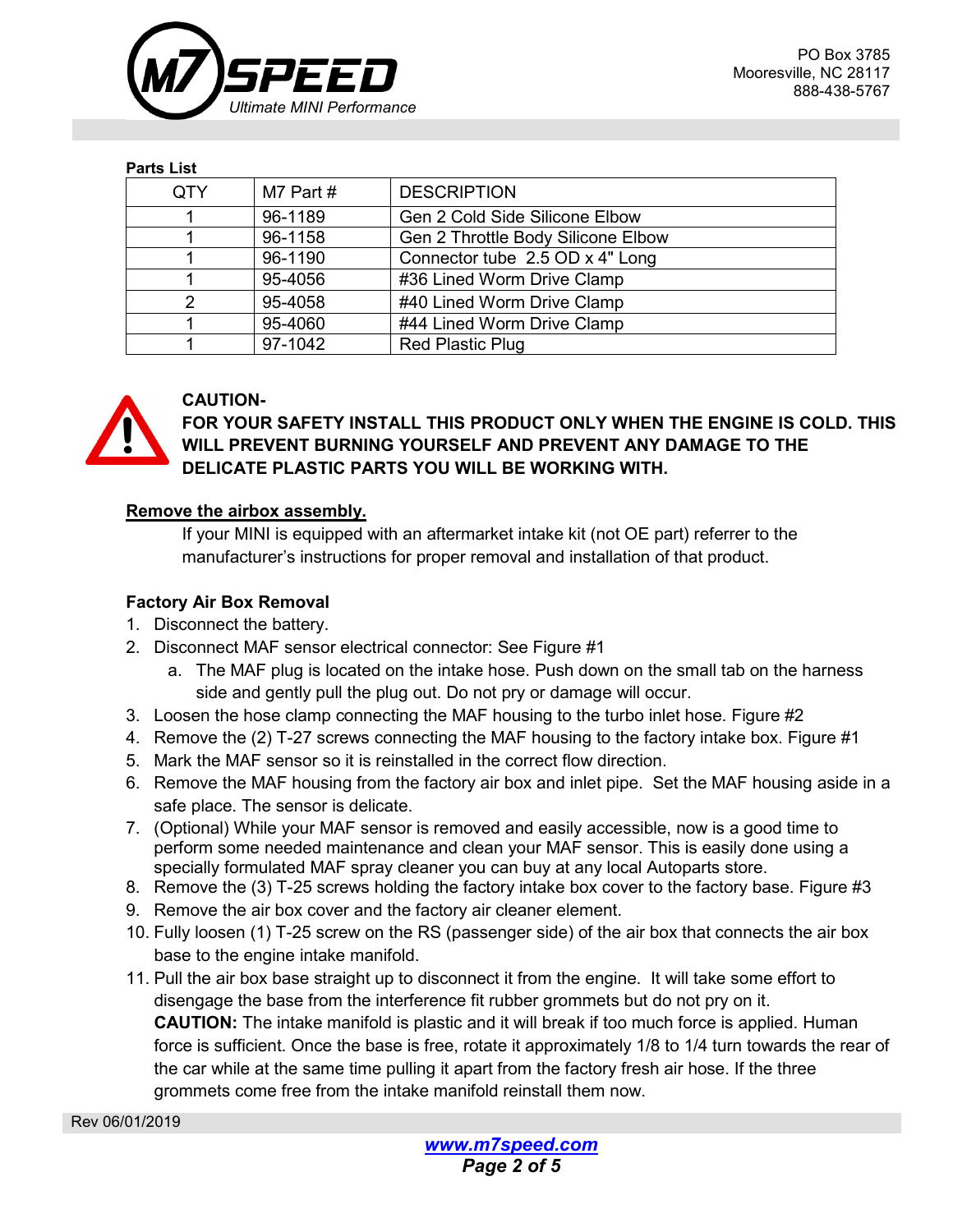



**Figure #1: MAF Sensor Connector Figure #2: Intake Hose Clamp**



**Figure 3: Remove Factory Airbox Cover**

12. (Optional) This is a good time to clean your MAF sensor using a specially formulated sensor cleaner you can buy at any local Auto Parts store.



**Figure 4: Remove Clamp**

**NOTE: Some MINIs are equipped with a sound generator that connects between the cold side intake pipe and the firewall. The M7 Speed Cold Side Elbow Kit eliminates this component. If your MINI is not equipped with this component simply bypass any instructions relating to it.**

**CAUTION**. The throttle body and cold pipe are plastic and they will break if too much force is applied to it. **BE CAREFUL! SEE FIGURE #5 for steps 13-21**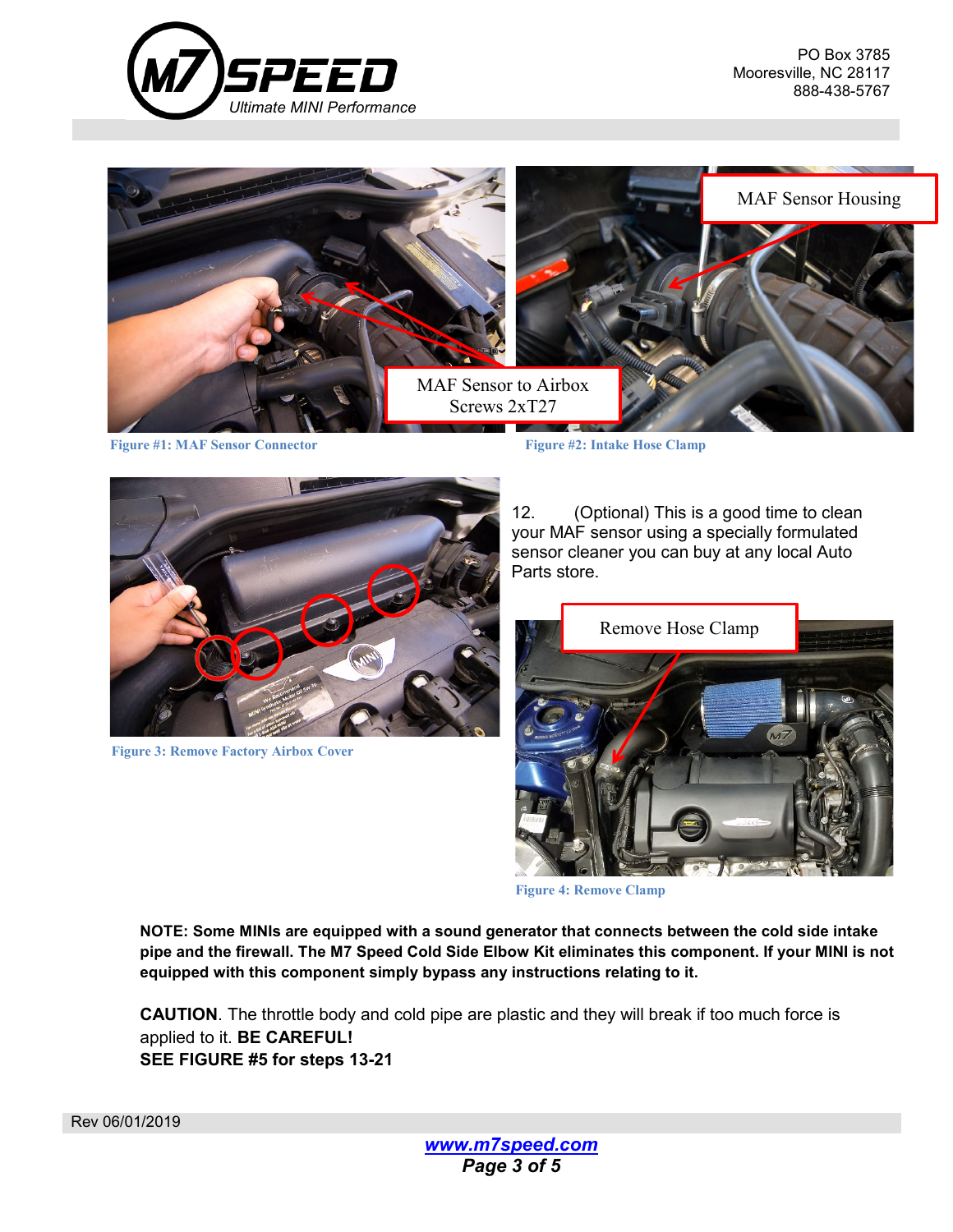

- 13. Remove the clamp holding the factory elbow to the cold side pipe near the passenger side strut tower.
- 14. Remove the clamp holding the elbow to the throttle body.
- 15. If equipped remove the clamp holding the sound generator hose to the firewall connector.
- 16. Use a hose removal tool (curved hook or pick if one is available) or a twisting motion to break the seal between the OE rubber elbows and the mating pipe and throttle body.



17. Remove the OE elbows and sound generator parts as described in Figure #5. Leave the firewall connector attached to the firewall in place.